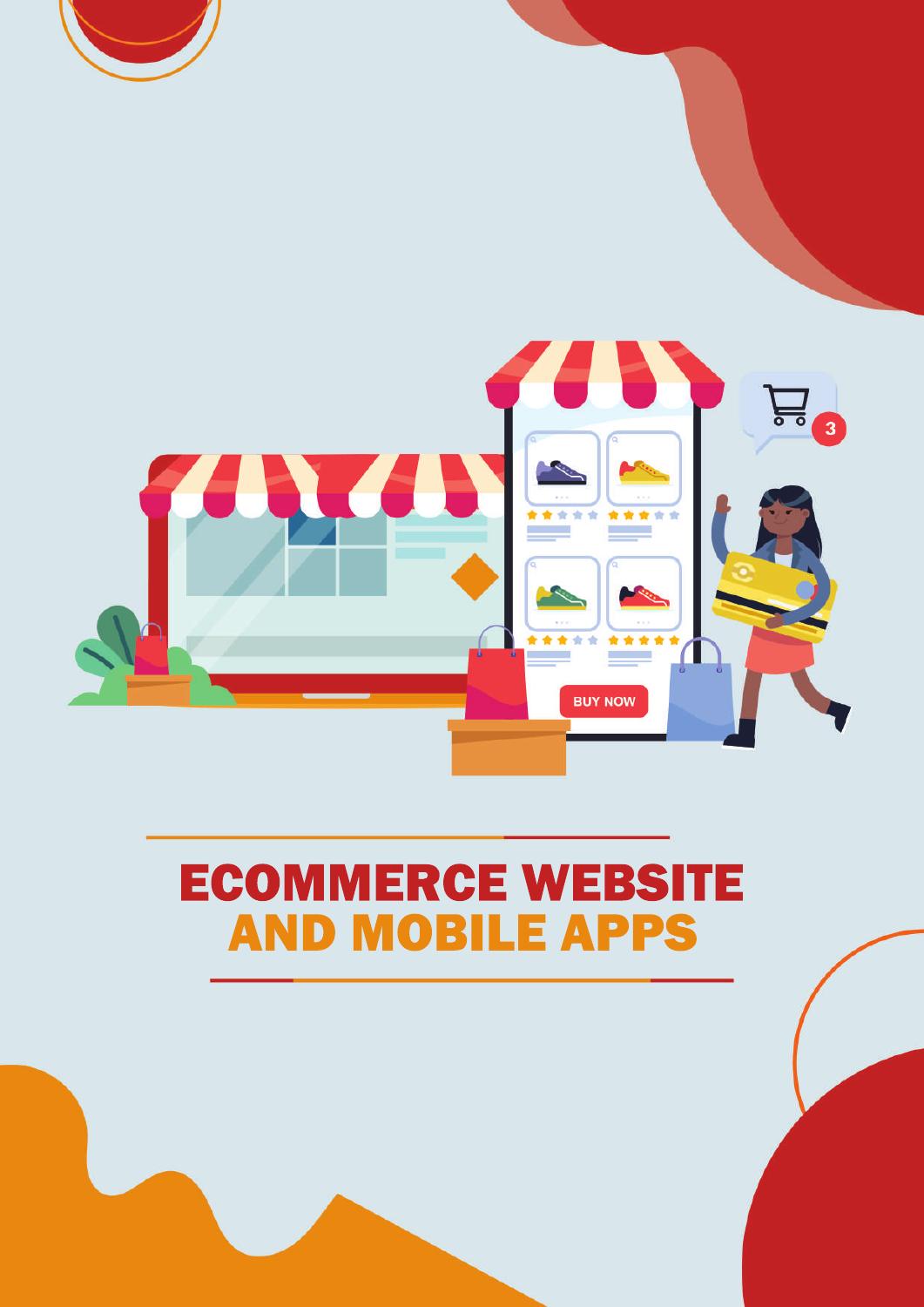

## E-BUSINESS UTION

The online market is a good platform for you to expand your business. When you sell on the eCommerce market you have lots of gains, like having more customers, greater control, easier inventory management, easier returns, and delivery systems. There are even ways to offer benefits to your buyers.

- You can set up your choice of payment modes.
- You can set up your choice of delivery methods.
- Select how customers can reach you or send in inquiries.
- You simply have to upload required IDs, licenses, product information.
- Minimal investment is required to get started on ecommerce business.
- Such marketplaces expose you to millions of potential customers.
- You can start selling quickly.
- Easily / Highly Affordable Marketing.
- Exploring Unknown Territories, Help's Brand Promotion.
- Exploring Unknown Territories Help's Acquiring New Customers.
- > Reaching out to More Consumers, Help's Brand Building.
- Tracking consumer behavior Help's predict consumer behavior.
- > Predicted consumer behavior Help's Tracking Market trends.
- > Increased Revenue.
- > Higher Profits.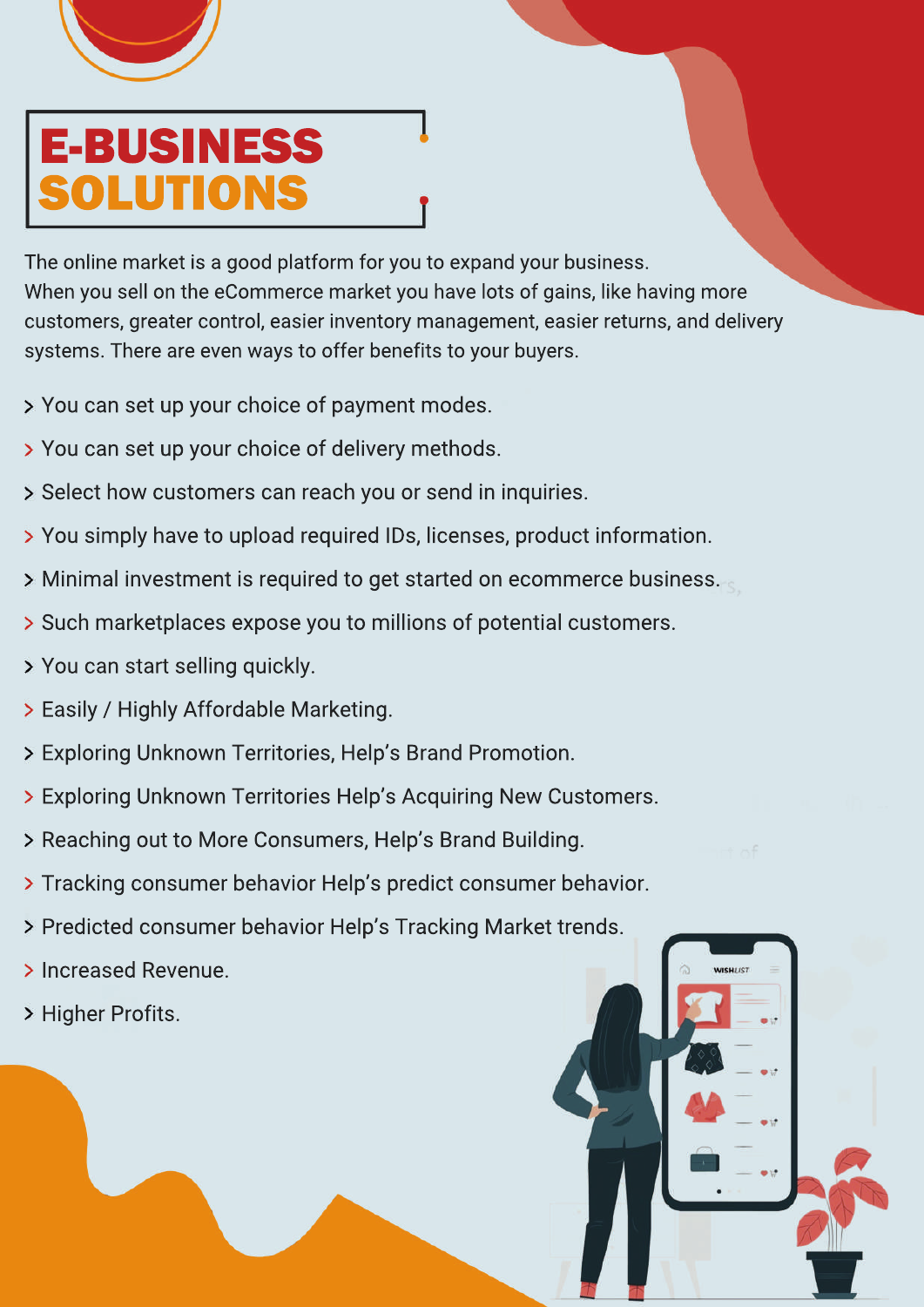

# FEATURES & BENEFITS

#### Admin Panel:

- Tracking and Managing all Orders
- Add/delete Product Detail
- Manage Customer Details
- Manage payment methods
- Add Unlimited Products
- Organize with Collections
- Manage all your Customers in one place.
- See all Analytics
- Generate Discount Codes
- Manage Settings & Configuration
- Shipping Methods
- Database Backup & Restore Options
- Send Notification alert
- **> Manage Locations**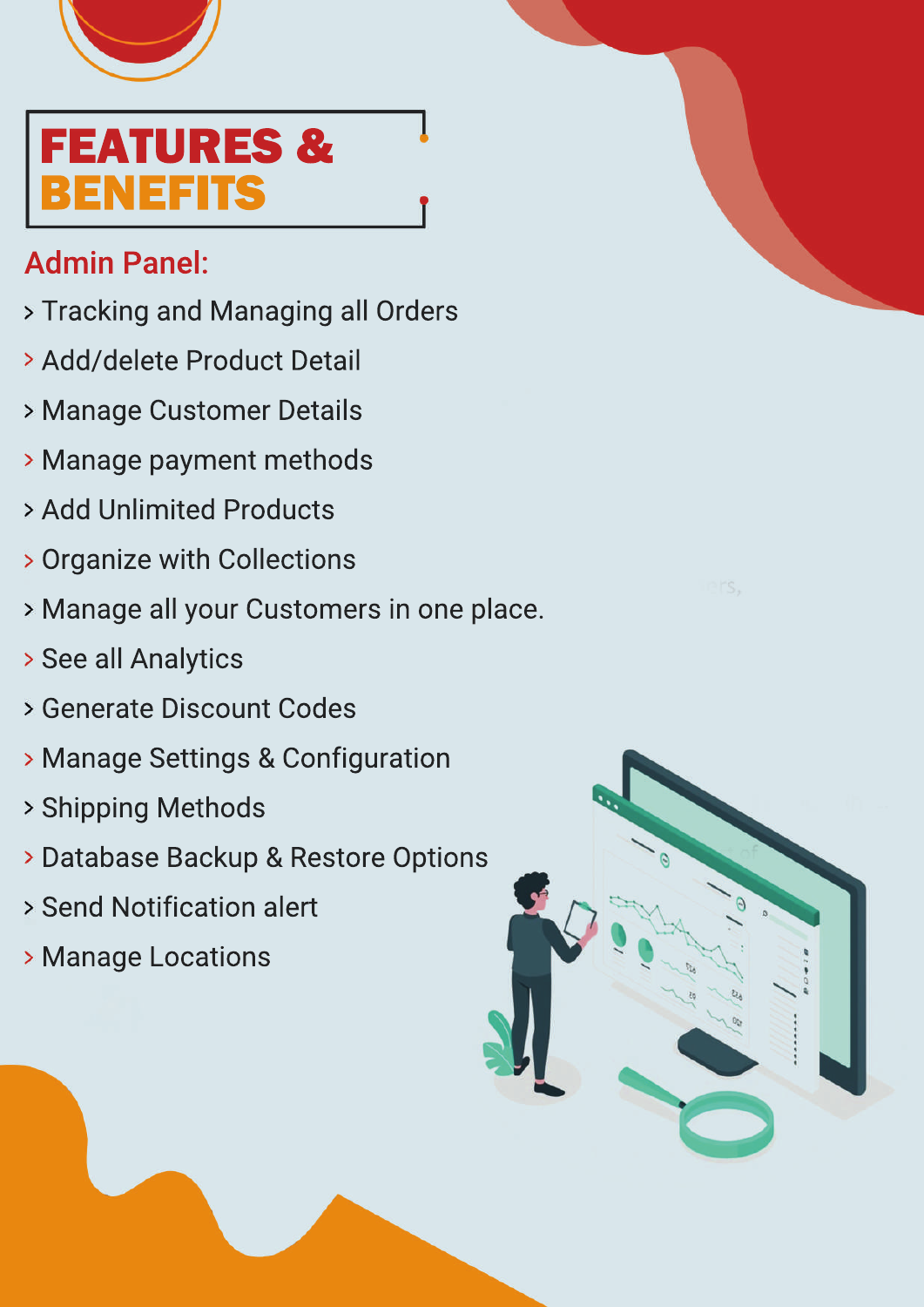

## FEATURES & IEE

### Website & Mobile App:

- View all product lists with the price tag
- See all offers & discounted product
- Manage basic profile details
- > Add to cart
- Add to wishlist
- **> Select live location**
- Select payment mode
- Apply to refer/promo code
- Easily contact with delivery partner
- Live order delivery tracking
- Raise a ticket or call customer care if facing any issue
- Download order receipt

### Platform

- Web Portal: For Admin
- Mobile App & Website: For Customers

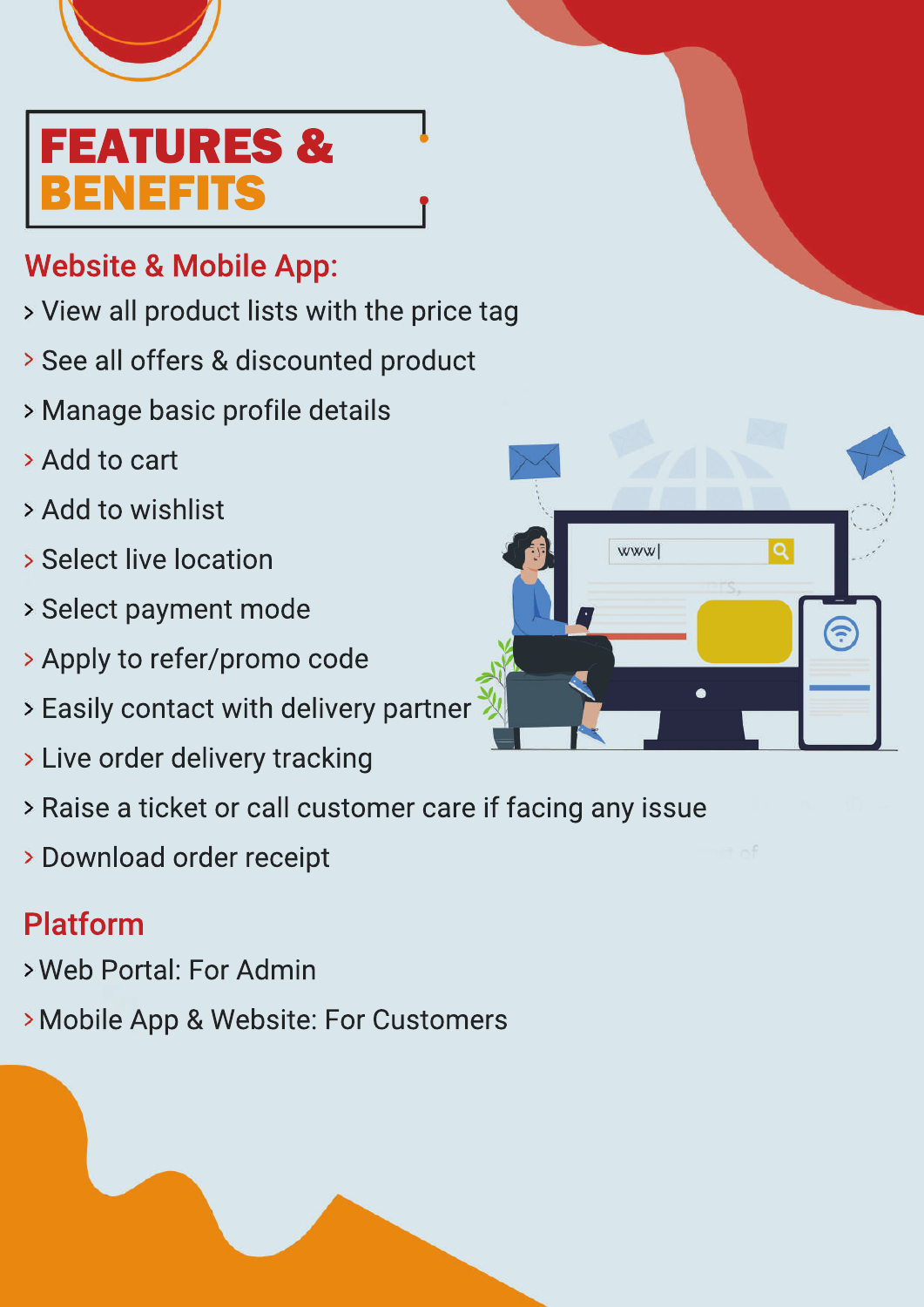

### ABOUT **MPANY**

#### **AYT is One Of The Leading IT Company, Based @ Jodhpur**

We at AYT have Expertise in the fields of, Software Development, Web & Mobile Business Solutions, ERP Solutions, Digital Marketing, and SEO Etc.

Our Core Team Consists of Developers With An Experience of More than 12 + Years, who are Passionate and have a good knowledge of relevant subjects.

#### **Our Treasures**

AYT Team is blessed with working experience with individuals, start-ups & well-established organizations. Some of the gems from our treasures are:-